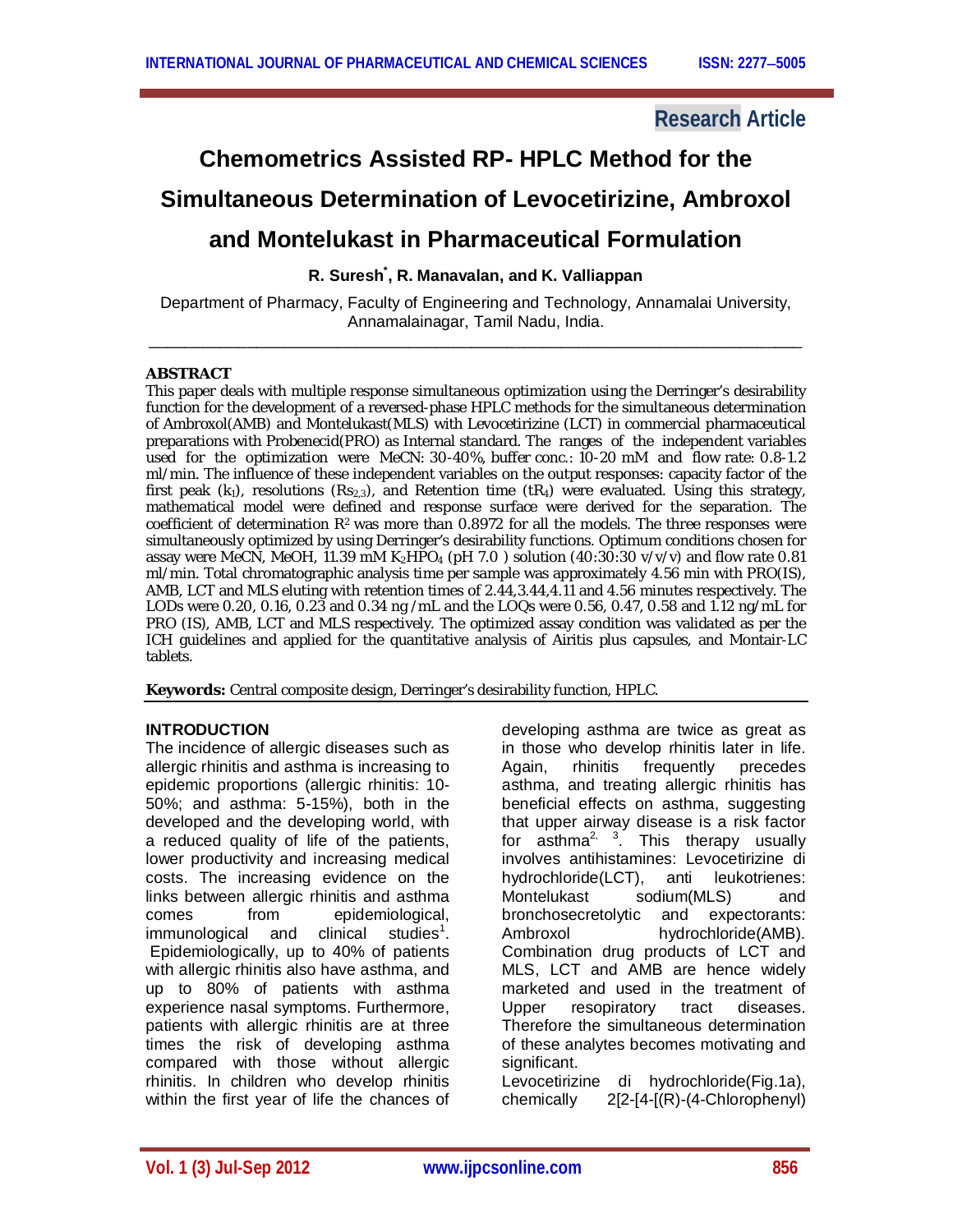phenyl methyl]-1-piperazin-1-yl] ethoxy]acetic acid dihydrochloride, is a third generation non-sedative antihistamine and used in the form of Levocetirizine dihydrochloride for the treatment of allergic rhinitis and chronic idiopathic urticaria. It is an active Renantiomer of cetirizine, orally active, potent, selective and long acting H1 histamine receptor antagonist with no anticholinergic activity <sup>4, 5</sup>.

Montelukast sodium(Fig 1 b), chemically 2-[1-[[(1R)-1-[3-[2-(7-chloroquinolin-2-

yl)ethenyl] phenyl]-3-[2-(2-hydroxypropan-2yl)phenyl]propyl]sulfanyl]methyl]cyclopro pyl]aceticacid sodium salt is a selective and orally active leukotriene receptor antagonist that inhibits the cysteinyl leukotriene  $(CvSLT_1)$  receptor in the lungs and bronchial tubes. It is used in the form of Montelukast sodium for the treatment of asthma and to relieve symptoms of seasonal allergies <sup>6-9</sup>.

Ambroxol hydrochloride (Fig 1c), chemically trans-4-[(2-amino-3, 5 dibromophenyl-methyl) amino] cyclohexanol hydrochloride is a semi synthetic derivative of vasicine obtained from Indian shrub Adhatoda vasica.It is a metabolic product of bromhexine. It is used as bronchosecretolytic and expectorant drug in the treatment of upper respiratory tract diseases<sup>10</sup>.

It has been demonstrated by recent studies that the treatment of asthma and allergic rhinitis with concomitant administration of an anti leukotriene<br>(Montelukast sodium) and an (Montelukast sodium) and an antihistamine (Levocetirizine), shows<br>significantly better symptom relief significantly better symptom relief compared with the modest improvement of rhinitis symptomatically with each of the treatments alone. Levocetirizine and Ambroxol combination have been widely used clinically for their anti-allergic and expectorant properties.

Literature review reveals that some analytical methods have been reported for Levocetirizine dihydrochloride <sup>11-14</sup> and Montelukast sodium<sup>15-17</sup> individually as stability indicating and in biological fluids or in combination with other drugs in pharmaceutical dosage forms. Recently HPLC and HPTLC methods has been reported for simultaneous estimation of

Levocetirizine dihydrochloride and Montelukast sodium in pharmaceutical dosage forms which are either tedious or expensive methods  $18-20$ 

An HPLC  $21$  and an UV  $22$  method has been reported for the simultaneous determination of Levocetirizine and Ambroxol combination in tablet dosage form. Further detailed literature survey reveals analytical methods like UV, HPLC, and LC-MS<sup>23-26</sup> have been reported for the determination of Levocetirizine and Ambroxol individually and with other combinations.

To the best of our knowledge, currently there is no HPLC method employing optimization techniques have been reported for the simultaneous estimation of LCT dihydrochloride, AMB hydrochloride and MLS sodium. Therefore the simultaneous determination of these analytes becomes encouraging and important.

Developing and optimizing an isocratic  $HPLC^{27, 28}$  method is a complex procedure that requires simultaneous determination of several factors, viz., the type and composition of the organic phase, column temperature, flow rate, pH, type of the stationary phase, etc. For decades HPLC separations were based on a trial and error methodology, but employing a timeconsuming trial-and-error approach resulting only in an apparent optimum and information concerning the sensitivity of the factors on the analytes separation and interaction between factors is not available. To achieve this objective, any one of the chemometric methods which includes the overlapping resolution maps<sup>29</sup>, factorial design <sup>30</sup> and response surface methodology<sup>31-35</sup> can be applied. The best experimental design approach for the purpose of modeling and optimization are the response surface design <sup>31</sup>. However, the HPLC method intended to be applied for the pharmaceutical or industrial environment, the analysis time is usually optimized simultaneously without losing resolution<sup>36</sup>. When one needs to optimize more than one response at a time the use of multicriteria decision making (MCDM), a chemometric technique is the best choice. However, this method optimizes only one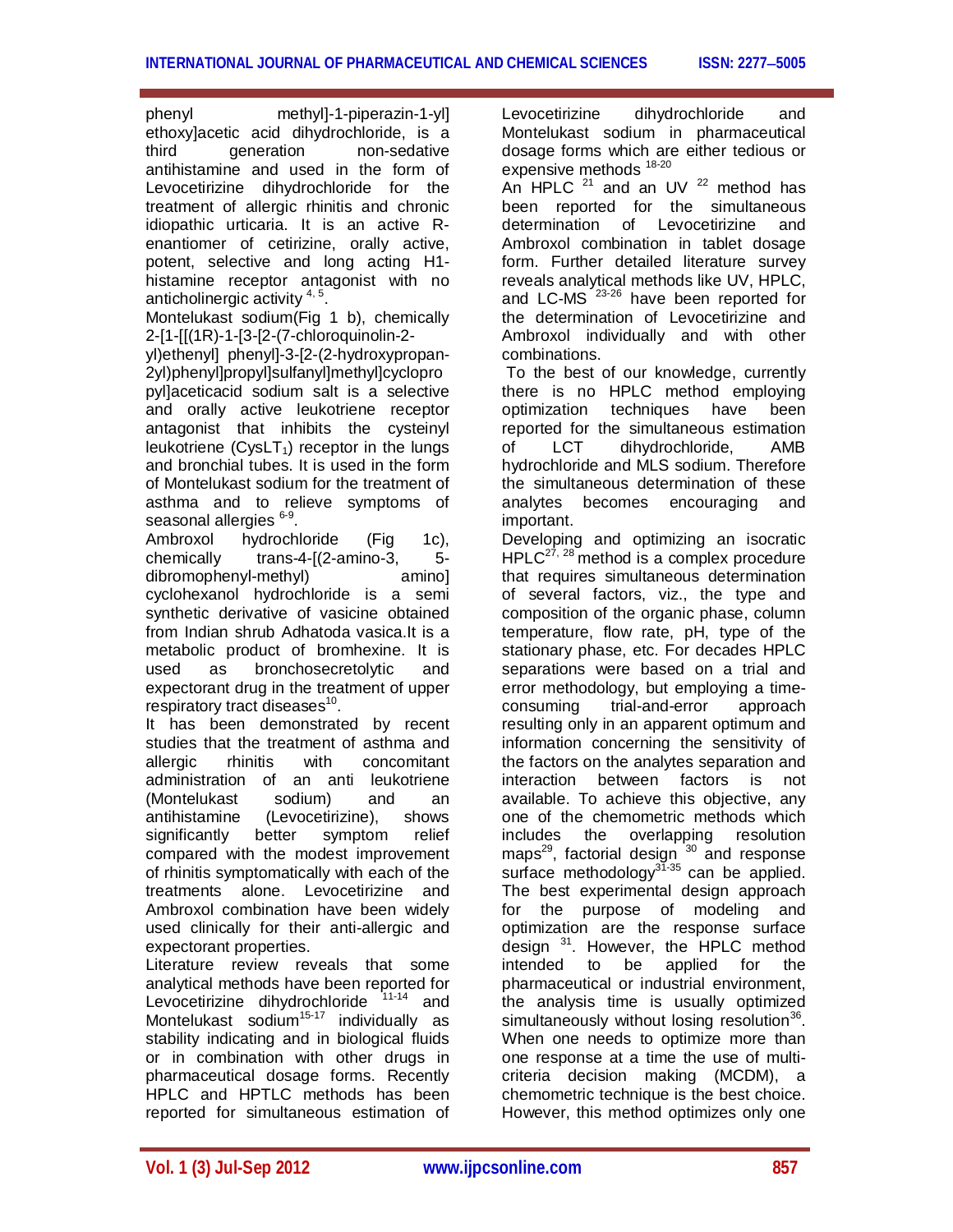response by targeting all other responses to appropriate constraints. When there is a mix of linear and non-linear responses, or when all response models are of linear or non-linear, Pareto-optimality, utility function or Derringer's desirability function can be used. The Pareto-optimal method and the Derringer's approach have their own advantages and that the decision on which method to use depends on the<br>problem and the availability of problem and the availability of chromatographic expertise.

There are many ways in which the individual desirabilities can be combined. If the combined criterion is a simple arithmetic average, it is called as utility function and if it is a geometric mean it is referred as Derringer's desirability function. The idea of combining desirabilities as geometric mean was first presented by Harrington<sup>36</sup> but it was put into a more general form by Derringer<sup>37</sup>. The advantage of the Derringer's desirability function is that if one of the criteria has an unacceptable value, then the overall product will also be unacceptable, while for the utility functions, this is not the case. Further, Derringer's method offers the user flexibility in the definition of desirability functions. Derringer's desirability function was introduced in chromatography by Deming<sup>36</sup>, implementing resolution and analysis time as objective functions to improve separation quality. Among the various above options, the Derringer's desirability function was applied to explore the user flexibility of this technique in selecting optimum chromatographic conditions for the determination of drugs in a variety of sample matrices. We have recently employed the same MCDM approach (Derringer's desirability function) for the development and optimization of a HPLC method for the simultaneous estimation of pantoprazole and domperidone<sup>33</sup>, amlodipine and atorvastatin $34$  in quality control and plasma samples.

In the present work, a HPLC method was developed, optimized and validated for the simultaneous determination of Ambroxol(AMB), Montelukast(MLS) and<br>Levocetirizine (LCT) in commercial Levocetirizine (LCT) in pharmaceutical preparations using

chemometric procedure. The significance of the studied factors was evaluated with the aid of factorial design whilst the optimum chromatographic conditions were estimated by a central composite design using both a graphical and a mathematical (Derringer's desirability function) global optimization approach. Finally, the proposed method was tested for linearity, specificity, inter and intra-day precision,<br>accuracy, and robustness. Two robustness. Two commercially available pharmaceutical products were analyzed in order to check the validity of the proposed method.

## **EXPERIMENTAL**

## **Apparatus**

Chromatographic measurements were made on a Shimadzu (Tokyo, Japan) model which consisted of a LC10AD and LC10 ADvp solvent delivery module, SPD 10A UV-Visible detector, a Rheodyne injector (model 7125, USA) valve fitted with a 20µl loop, and UV detector (SPD-10A). The system was controlled through a system controller (SCL-10A) and a personal computer using a Shimadzu chromatographic software (LC Solution, Release 1.11SP1) installed on it. The mobile phase was degassed using Branson sonicator (Branson Ultrasonics Corporation, USA). Absorbance spectra were recorded using an UV-Visible spectrophotometer (Model UV-1601PC, Japan) employing quartz cell of 1.00 cm of path length.

## **Softwares**

Experimental design, data analysis and desirability function calculations were performed by using Design-Expert® trial version 7.0.0. (Stat-Ease Inc., Minneapolis). The rest of the calculations for the analysis were performed by use of Micro soft Excel 2007 software (Microsoft, USA).

## **Chemicals and reagents**

Working standards of Ambroxol(AMB), Montelukast(MLS), Levocetirizine (LCT) and Probenecid (IS) were donated by M/S. Sunglow Pharma, Puducherry, India. Acetonitrile (MeCN) and methanol (MeOH) were of HPLC grade and dipotassium hydrogen phosphate and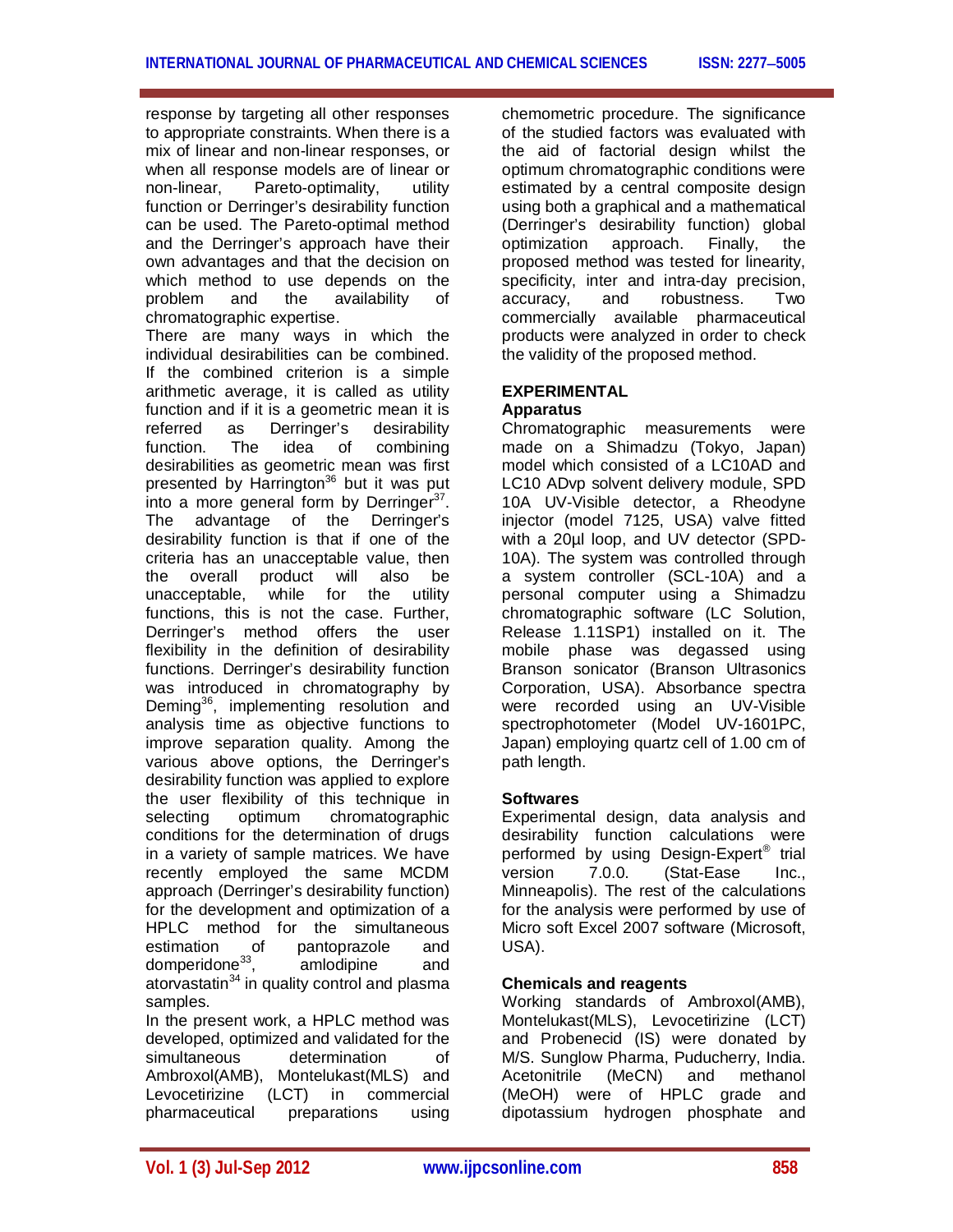orthophosphoric acid were of analyticalreagent grade supplied by M/S SD Fine Chemicals, Mumbai, India. The HPLC grade water was prepared by using Milli-Q Academic, Millipore, Bangalore, India. The pharmaceuticals Montair-LC tablets (LCT-5 mg with MLS-10 mg), and Airitis plus capsules (LCT-5 mg with AMB-75 mg) were purchased from local pharmacy, chidambaram, India.

## **Standard solutions**

Stock standard solutions of LCT, AMB and MLS (1mg/ml) were prepared in mobile phase. The prepared stock solution was stored at 4◦C protected from light. Working standard solutions were freshly obtained by diluting the stock standard solutions with mobile phase during the analysis day. Calibration curves reporting peak area ratios of LCT, AMB and MLS to that of the PRO (IS) versus drug concentrations were established in the range of 0.5-5.0µg/ml for MLS, 0.25-2.5µg/ml for LCT and 3.75- 37.5 µg/ml for AMB in presence of Probenecid (2.5µg/ml) as internal standard. Standard solution prepared for the optimization procedure constituted LCT, AMB, MLS and IS at 10.0, 10.0, 10.0, and 6µg/ml, respectively.

## **Sample preparation**

Twenty tablets were weighed and finely powdered and Twenty capsules were taken and the contents were weighed. An amount of pharmaceutical products powder equivalent to 5 mg of LCT with 10 mg of MLS and 5mg of LCT with 75mg of AMB, were accurately weighed and transferred in to a 50ml volumetric flask ; suitable quantity of IS was added followed by 25 ml of mobile phase. This mixture was subjected to sonication for 10 min for complete extraction of drugs and the solution was made up to the mark with mobile phase to obtain a concentration of LCT, MLS , AMB and IS as 2.5, 5.0, 37.5 and 2.5µg/ml, respectively. The solution was centrifuged at 4000 rpm for 10 min; the clear supernatant was collected and filtered through a 0.2µm membrane filter (Gelman Science, India) and 20 µl of this solution was injected for HPLC analysis.

## **Chromatographic procedure**

Chromatographic separations were carried out on a Phenomenex® C18 analytical column (150mm×4.6mm i.d., 5µm) connected with a Phenomenex® C18 guard cadridge (4mm×3mm i.d., 5µm). The mobile phase consisted of MeOH-MeCN-dipotassium hydrogen phosphate buffer (pH 7.0), adjusted with 10% phosphoric acid. Wavelength of 216 nm was selected for detection. An injection volume of the sample was 20µl. The HPLC system was used in an air conditioned laboratory atmosphere (20  $\pm$ 2 °C).

## **Validation**

Validation studies were conducted using the optimized assay conditions based on the principles of validation described in the ICH guidelines "Text on Validation of<br>Analytical Procedures" <sup>38</sup>and "Q2B, Analytical Procedures" <sup>38</sup>and "Q2B, Validation of Analytical Procedures:<br>Methodology<sup>n 39</sup> Key analytical Methodology"  $39$ . Key analytical parameters, including, specificity, accuracy, precision, linearity, detection limit and quantitation limit were evaluated. For specificity study, placebo containing starch, lactose monohydrate, aerosil, hydroxypropyl methylcellulose, titanium dioxide and magnesium stearate was used. The calibration curves were tested using one-way ANOVA at 5% significance<br>level.<sup>34</sup> Calibration curves were Calibration curves were constructed in a low region of 0.05-1.0% of the target analyte concentration for the limit of detection and quantification  $40$ . Also, robustness of the proposed method was assessed with respect to small alterations in the MeCN concentration (40  $\pm$  0.5%), the pH value (7.0  $\pm$  0.2) and the buffer concentration  $(11.39 \pm 2.0 \text{ mM})$ .

## **RESULTS AND DISCUSSION Optimization design and analysis**

Before starting an optimization procedure, it is important to investigate the curvature term using Factorial design with center points. ANOVA generated for 2<sup>k</sup> Factorial design shows that curvature is significant for all the responses  $(k_1, Rs_{(2,3)}$  and  $tR_4$ ) since *p-*value is less than 0.05. This implies that a quadratic model should be considered to model the separation process<sup>41</sup>. In order to obtain second order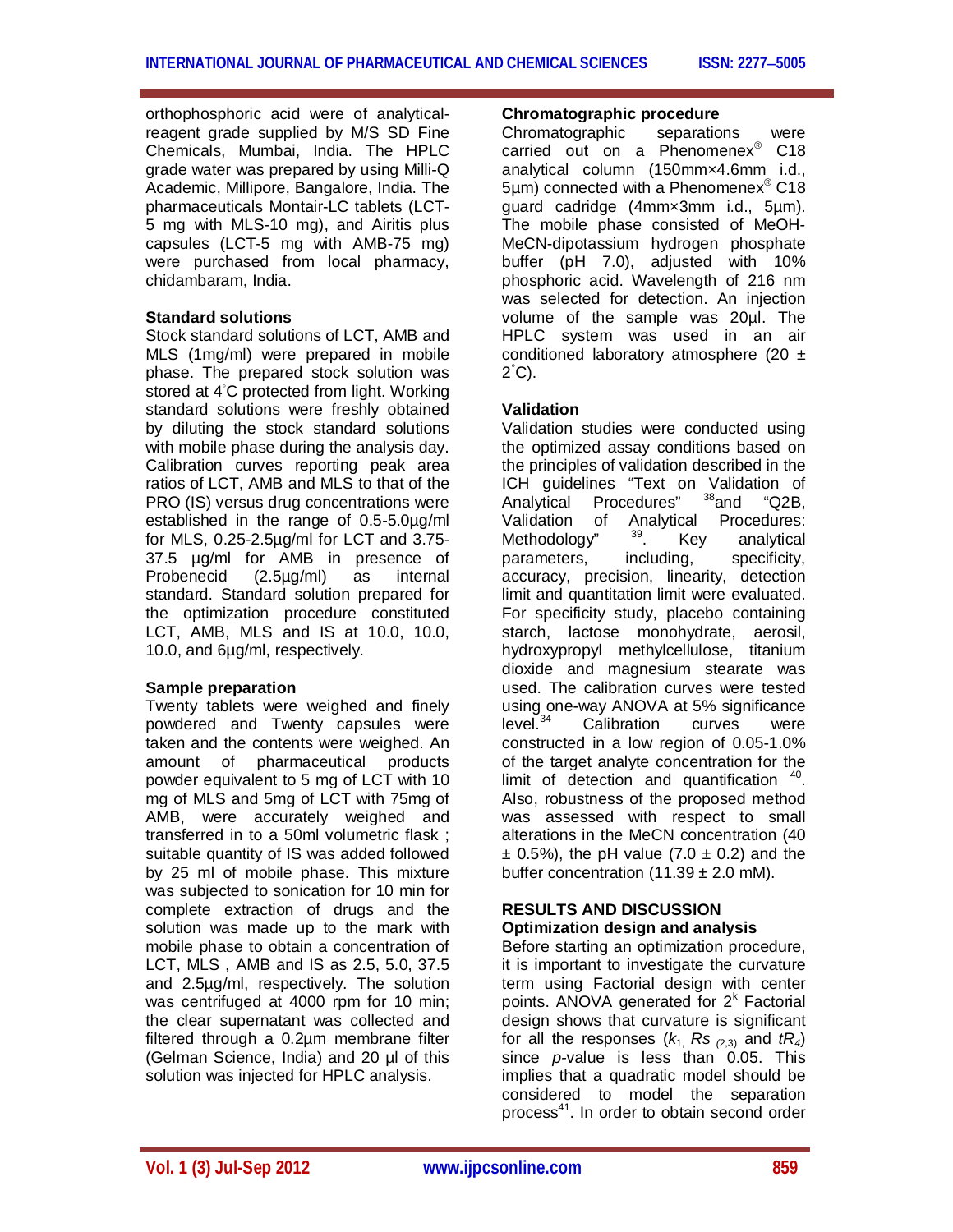predictive model, central composite design (CCD) is employed, which is a design type under RSM. CCD is chosen due to its flexibility and can be applied to optimize an HPLC separation by gaining better understanding of factor's main and interaction effects<sup>42</sup>. The selection of key factors examined for optimization was based on preliminary experiments and prior knowledge from literature The factors selected for optimization process were MeCN concentration (*A*), buffer molarity (*B*) and flow rate (*C*). The capacity factor for the first eluted peak  $(k_1)$ , the resolution of the critical separated peak, AMB and LCT,  $(Rs_{2,3})$ , the retention time of the last peak, MLS, (*tR*4), were selected as responses. In the preliminary study, resolution between peak (Rs2,3) were

found to be close to 1.5, hence these two peaks were considered as critical peaks and included as one of the response for the global optimization. Probenecid (IS) was used as an internal standard since it presented acceptable resolution and retention time with all the analytes. All experiments were conducted in randomized order to minimize the effects of uncontrolled variables that may introduce a bias on the measurements. Replicates (*n*=6) of the central points were performed to estimate the experimental error. (Table 1), summarizes the conducted experiments and responses. The quadratic mathematical model for three independent factors is given in Eq.  $(1)$ :

$$
Y = \beta_0 + \beta_1 X_1 + \beta_2 X_2 + \beta_3 X_3 + \beta_{12} X_1 X_2 + \beta_{13} X_1 X_3 + \beta_{23} X_2 X_3
$$
  
 
$$
+ \beta_{11} X_1^2 + \beta_{22} X_2^2 + \beta_{33} X_3^2
$$
 (1)

Where *Y* is the response to be modeled,  $\beta$  is the regression coefficient and  $X_1$ ,  $X_2$  and  $X_3$ represents factors *A*, *B* and *C*, respectively.

Statistical parameters obtained from ANOVA for the reduced models are given in (Table 2).The insignificant terms (*P* > 0.05) were eliminated from the model through backward elimination process to obtain a simple and realistic model. Since  $R<sup>2</sup>$  always decreases when a regressor variable is eliminated from a regression model, in statistical modeling the adjusted  $R<sup>2</sup>$  which takes the number of regressor variables into account, is usually selected<sup>43</sup>.

In the present study, the adjusted  $R^2$  were well within the acceptable limits of  $R^2 \geq$ 0.80<sup>44</sup> which revealed that the experimental data shows a good fit with the second-order polynomial equations. For all the reduced models, *P* value of < 0.05 is obtained, implying these models are significant. The adequate precision value is a measure of the signal (response) to noise (deviation) ratio". A ratio greater than 4 is desirable<sup>45</sup>. In this study, the ratio was found to be in the range of 16.37–52.54, which indicates an adequate signal and therefore the model is significant for the separation process. The coefficient of variation (C.V.) is a measure of reproducibility of the model and as a general rule a model can be considered reasonably reproducible if it is less than 10% <sup>45</sup>. The C.V. for all the models was found to less than 10% except for *Rs (*2, 3) (48.71). Hence, the diagnostic plots, (a) normal probability plot of residuals [46] and (b) plot of residuals versus predicted values [47] were analyzed for response *Rs (*2, 3). Since, the assumptions of normality and constant variance of the residuals were found to be satisfied, the fitted model for the *Rs (*2, 3) was accepted.

As can be seen in (Table 2), the interaction term with the largest absolute coefficients among the fitted models is *AC*  (+ 0.528) of *tR*<sup>4</sup> model. The positive interaction between *A* and *C* is statistically significant (<  $0.0001$ ) for  $tR<sub>4</sub>$ . The study reveals that changing the fraction of MeCN from low to high results in a rapid decline in the retention time of MLS both at the low and high level of buffer molarity. Further at low level of factor *A*, an increase in the buffer molarity results in a marginal decrease in the retention time. This may be due to reduced silanol effects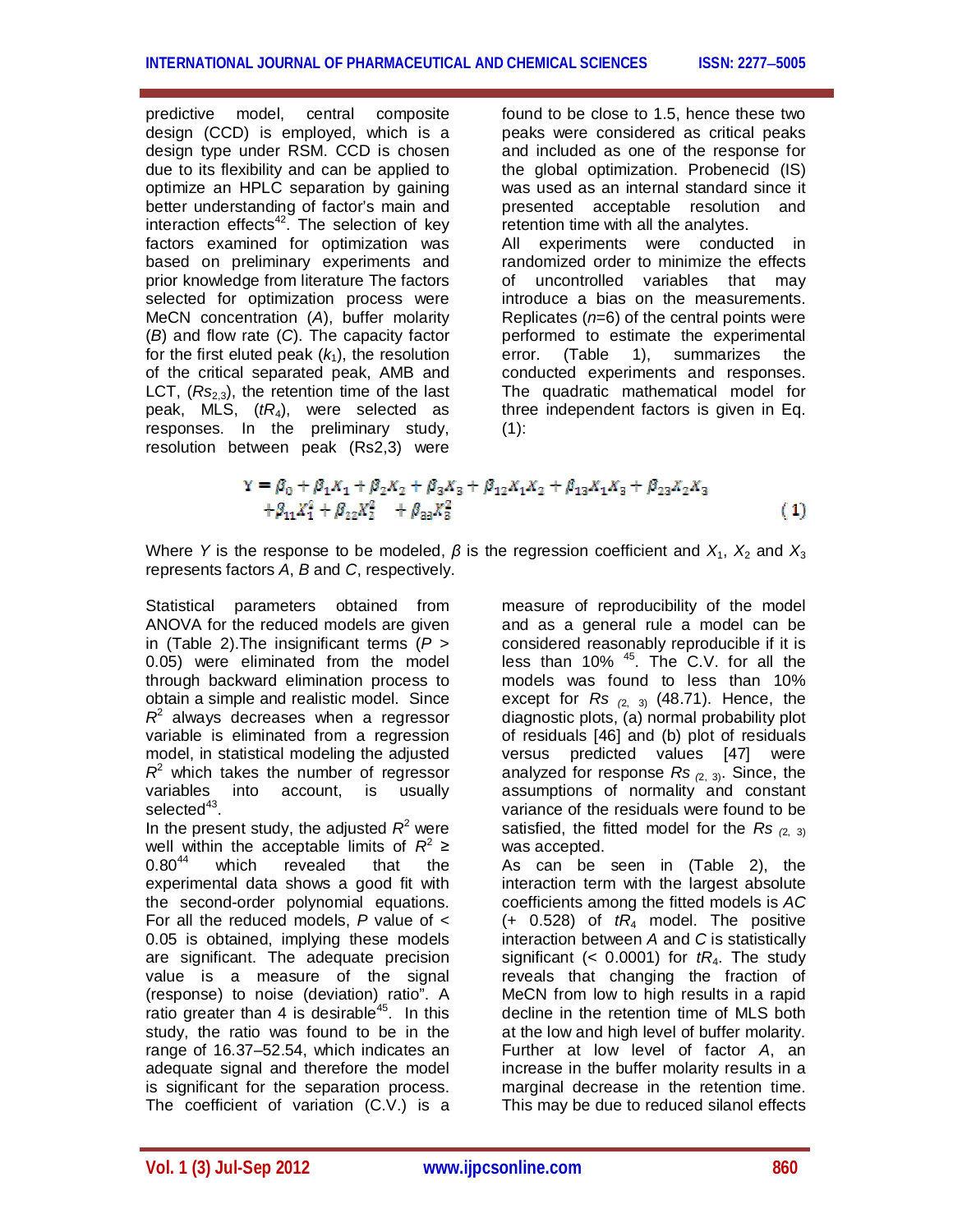as a result of higher buffer molarity used. Therefore, when the MeCN concentration is set at its lowest level, the buffer concentration has to be at its highest level to shorten the run time. Especially this interaction is synergistic, as it led to a decrease in run time.

In (Fig.2) perturbation plots are presented for predicted models in order to gain a better understanding of the investigated procedure. This type of plots show the effect of an independent factor on a specific response, with all other factors held constant at a reference point  $31$ . A steepest slope or curvature indicates sensitiveness of the response to a specific factor. (Fig. 2a) shows that flow rate (factor C) had the most important effect on capacity factor  $K_1$  followed by factor A and then *B*. (Fig. 2 b) shows that the factors A and B (MeCN concentration and buffer molarity) had significant effect on Rs<sub>2.3</sub> and(Fig. 2 b) shows that factors A and C (MeCN concentration and flow rate) had significant effect on  $tR_4$ . In (Fig. 2 a) and (b),  $k_1$  and  $Rs_{2,3}$  values increased as the levels of MeCN concentration (factors *A*)

 $D = [d_1^{p^1} \times d_2^{p^2} \times d_3^{p^3} \times \ldots \times d_n^{pn}]^{\frac{1}{n}}$ 

decreased and *Rs*<sub>23</sub> values increased at the level of buffer molarity (factors *B*) is at mid point.

Response surfaces plots for  $k_1$ ,  $Rs_{2,3}$  and, *tR<sup>4</sup>* are illustrated in Fig.3.(% acetonitrile concentration is plotted against the flow rate with buffer concentration held at constant at the center value). Analysis of the perturbation plots and response plots of optimization models revealed that factor *A* and *C* had the significant effect on separation of the analytes, whereas the factor *B*, i.e. the buffer molarity, is of little significance.

## **Global Optimization**

In the present study, the identified criteria for the optimization were: resolution between the critical peaks, capacity factor, and elution time. Derringer's desirability function was used to optimize three responses with different targets $37$ . The Derringer's desirability function, *D*, is defined as the geometric mean, weighted, or otherwise, of the individual desirability functions. The expression that defines the Derringer's desirability function is:

 $(2)$ 

Where *pi* is the weight of the response, *n* the number of responses and *di* is the individual desirability function of each response.

Desirability function (*D*) can take values from 0 to 1. Weights can range from 0.1 to 10. Weights lower than 1 give less importance to the goal, whereas weights greater than 1 give more importance to the goal. In the present study, *pi* values were set at 1 for all the three responses. A value of *D* close to 1 indicates that the combination of the different criteria is matched in a global optimum $31$ . The criteria for the optimization of each individual response are shown in (Table 3). Criteria I have been proposed for selecting an optimum experimental condition for analyzing routine quality control samples. As can be seen under criteria I, the responses *tR*<sup>4</sup> was minimized, in order to shorten the analysis time. On the other hand,  $Rs_{2,3}$  was targeted at 2 to allow baseline separation of AMB and LCT. In order to separate the first eluting peak (PRO) from the solvent front, *k*1 was targeted at 1.5. Importance can range from 1 to 5, which gives emphasis to a target value. Following the conditions and restrictions above, the optimization procedure was carried out. The bar diagram obtained for the global desirability function is presented in (Fig. 4). From the figure it can be concluded that there was a set of coordinates producing high desirability value (*D* = 0.938) were MeCN concentration of 40%, buffer molarity of 11.39 mM and flow rate of 0.81 ml/min. The predicted response values corresponding to the latter value of *D*  were:  $k_1 = 1.5$ ,  $Rs_{2.3} = 2.0$ , and  $tR_4 =$ 4.611 min. The prediction efficiency of the model was confirmed by performing the experiment under the optimal condition and the corresponding chromatogram is shown in (Fig. 5).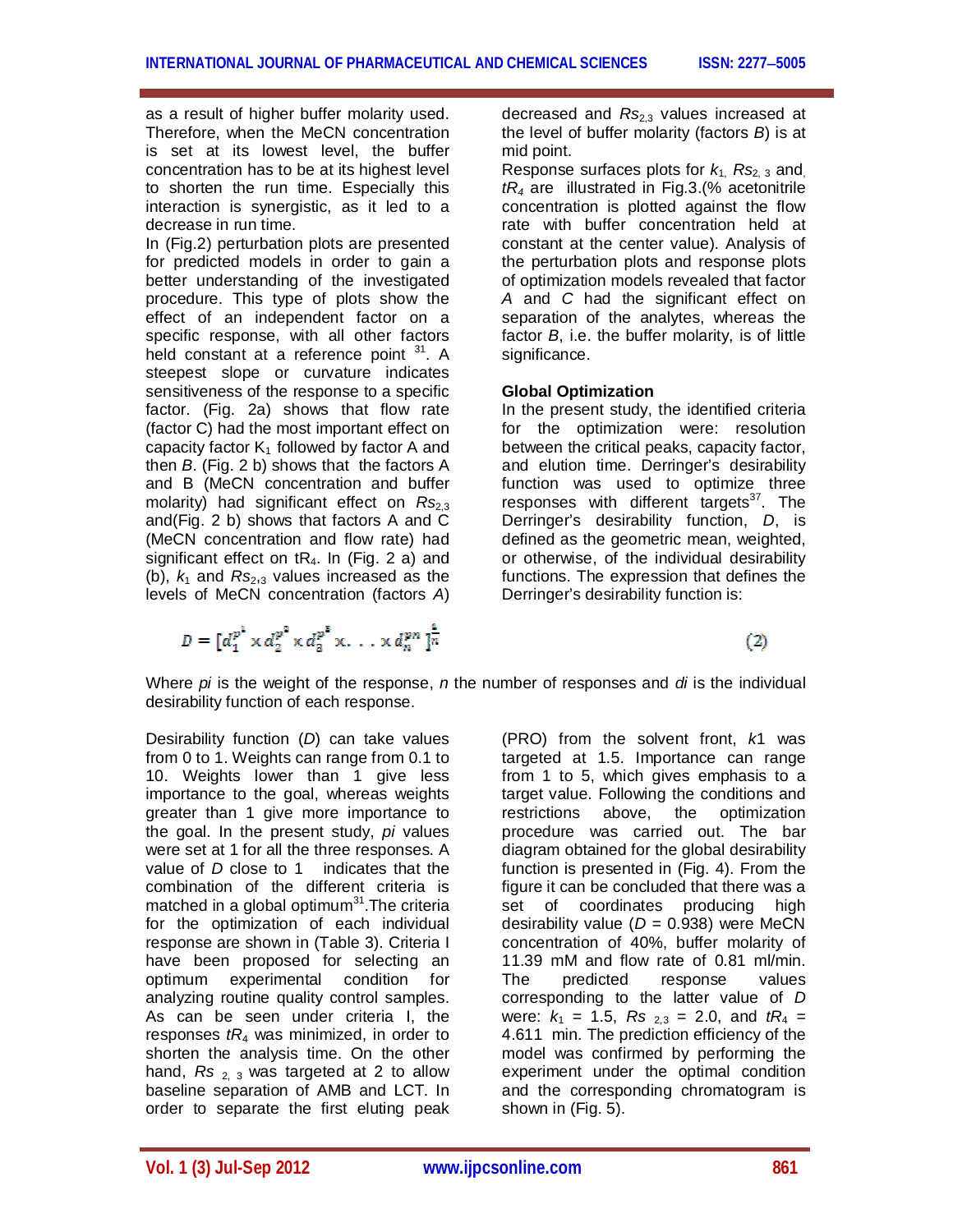To substantiate the flexibility of the optimization strategy and to search for an optimum experimental condition for analyzing plasma samples, criteria II was established by varying the response goals and their importance values (Table 3). For instance, high value of  $k_1$  has to be selected for the separation of PRO from the initial disturbances of plasma components. Therefore,  $k_1$  was targeted at 2.0 and high importance value of 5 was assigned. Following the response goals above, the optimization procedure was

## **Predicted Error = Experimental – Predicted / Predicted x 100 (3)**

## **Assay method validation**

The last step of the present study was to check method's validation for specificity, linearity, accuracy, intra/inter-day precision, and robustness. The optimized HPLC method was specific in relation to the placebo used in this study. All placebo chromatograms showed no interference peaks (Fig.5a). An excellent linearity was established at five levels in the range of 0.5-5.0µg/ml for MLS, 0.25-2.5µg/ml for LCT and 3.75-37.5 µg/ml for AMB in presence of Probenecid (2.5µg/ml) as internal standard with  $R^2$  of more than 0.998 for all the analytes. The slope and intercept of the calibration curve were 0.4021 and + 0.0086 for LCT, 0.4386 and - 0.008 for AMB, and 0.4507 and + 0.0515 for MLS respectively. Since the correlation coefficient are not good indicators of linearity performance of an analytical procedure<sup>49</sup> a one way ANOVA was performed. For all the analytes, the calculated F- Value (F*calc*) was found to be less than the theoretical F-Value (F*crit*) at 5% significance level, indicating that there was no significance difference between replicate determinations for each concentration level. The LODs were 0.20, 0.16, 0.23 and 0.34 ng /mL and the LOQs were 0.56, 0.47, 0.58 and 1.12 ng/mL for PRO (IS), AMB, LCT and MLS respectively. Accuracy (*n* = 9), assessed by spike recovery, were found to be 99.46, 99.25, 99.54 and 99.68% for PRO (IS), AMB, LCT and MLS respectively, which were within acceptable ranges of 100  $\pm$ 2%.<sup>48</sup> The intra and inter-assay precision  $(n = 6)$  was confirmed since, the %C.V. carried out for which optimal condition II with the maximum desirability value of  $D =$ 0.815 was obtained. In order to investigate the predictability of the proposed model, the agreement between experimental and predicted responses for both the predicted optimums I and II are shown in (Table 4). The Percentage of prediction error was calculated by Eq. (3). The average errors for  $K_1$ ,  $Rs_{2,3}$  and  $tR_4$  were 2.47, 2.00 and 2.02 % respectively, indicating good correlation between the experimental and the predicted responses $^{48}$ .

were well within the target criterion of  $\leq 2$ and  $\leq$  3, respectively<sup>50</sup>. Robustness study reveals that small changes did not alter the retention times, retention factor, and resolutions and therefore it would be concluded that the method conditions are robust.

## **Application of the method**

As a final step, the pharmaceuticals Montair-LC tablets (LCT-5 mg with MLS-10 mg), and Airitis plus capsules (LCT-5 mg with AMB-75 mg) were assayed by the proposed HPLC method. Representative chromatograms are presented in (Fig. 5). The results achieved when analyzing Montair-LC tablets were, 4.98 (0.24) mg of LCT and 10.06 (0.65) mg of MLS; and Airitis plus capsules were, 4.99 (0.44) mg of LCT and 74.96 (0.63) mg of AMB with the values within parenthesis being the %C.V. of the six replicates. Good agreement was found between the assay results and the label claim of the product. The %C.V. for the tablets and capsules were  $\lt$  2, indicating the precision of the analytical methodology.

## **CONCLUSIONS**

An efficient isocratic reversed-phase highperformance liquid chromatography method was developed, optimized and validated for the simultaneous estimation of the analytes PRO (IS), AMB, LCT and MLS in pharmaceutical formulations (tablets and capsules). The developed HPLC method could be of immense relevance and value since in India Levocetirizine is chiefly prescribed in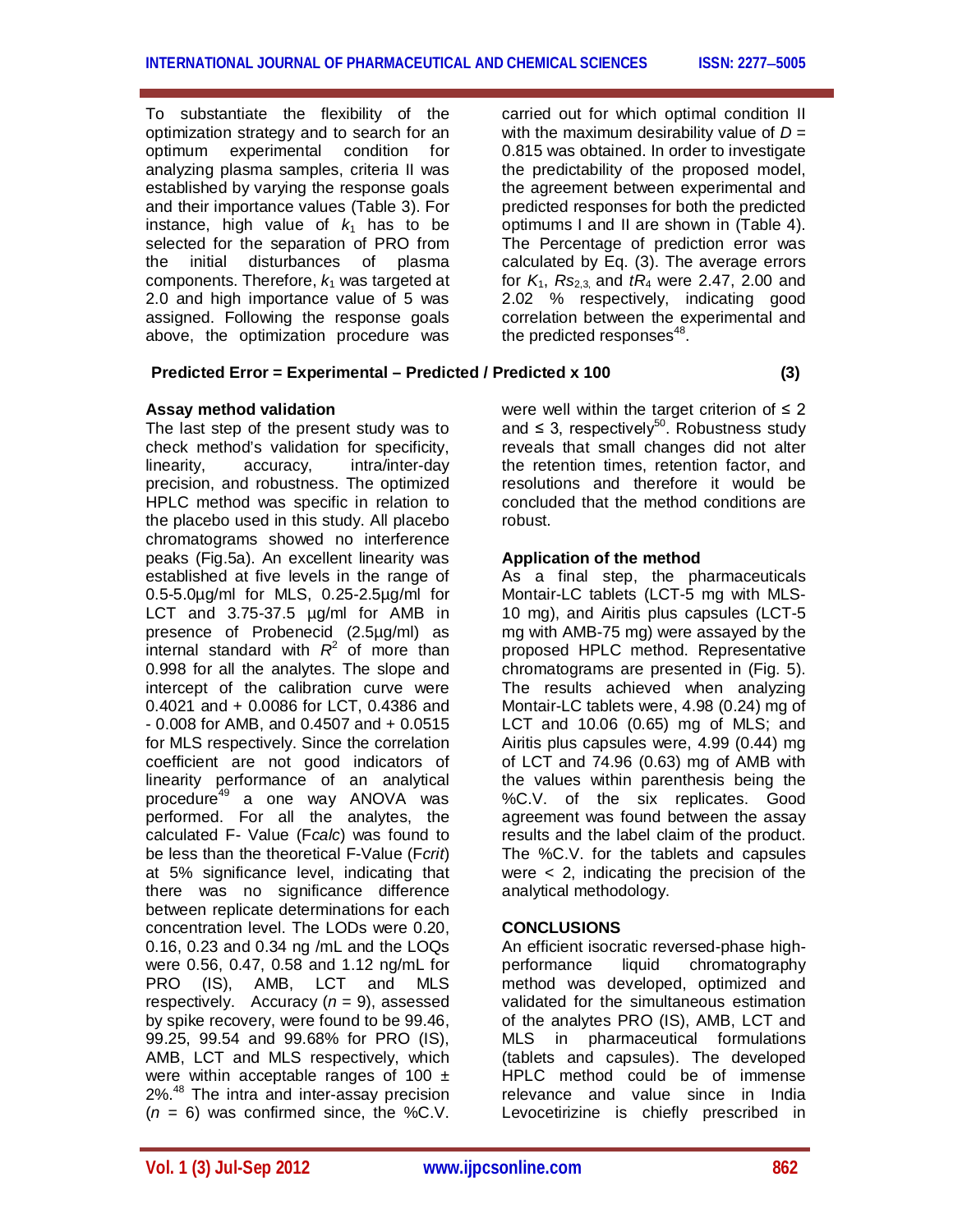combination with Montelukast and Ambroxol. This method reduces overall assay development time and provides essential information regarding the sensitivity of various chromatographic factors and their interaction effects on the attributes of separation. Time of analysis, resolution, and quality of the peaks were simultaneously optimized by applying useful tools of chemometrics: central<br>composite design and Derringer's composite design and Derringer's desirability function. The validation study

supported the selection of the assay conditions by confirming that the assay was specific, accurate, linear, precise, and robust. Therefore, this HPLC method can be used as a routine quality control analysis in a pharmaceutical environment. The results of the study demonstrate the benefit of applying this approach in selecting optimum conditions for the determination of drugs in pharmaceutical formulations and plasma samples.

#### **Table 1:Experimental responses and central composite rotatable design arrangements<sup>a</sup>**

| Design         | <b>Factor levels</b> |        |              | <b>Responses</b> |                   |                    |  |
|----------------|----------------------|--------|--------------|------------------|-------------------|--------------------|--|
| points         | A (%, v/v)           | B (mM) | $C$ (ml/min) | $K_1$            | Rs <sub>2.3</sub> | $Tr_{4}$           |  |
| 1              | 30.00                | 10.00  | 0.80         | 2.178            | 1.806             | 10.258             |  |
| $\overline{2}$ | 40.00                | 10.00  | 0.80         | 1.482            | 2.972             | 4.712              |  |
| 3              | 30.00                | 20.00  | 0.80         | 2.465            | 5.236             | 11.737             |  |
| 4              | 40.00                | 20.00  | 0.80         | 1.637            | 1.513             | 4.933              |  |
| 5              | 30.00                | 10.00  | 1.20         | 1.1              | 1.76              | 6.674              |  |
| 6              | 40.00                | 10.00  | 1.20         | 0.653            | 2.568             | 3.12               |  |
| $\overline{7}$ | 30.00                | 20.00  | 1.20         | 1.333            | 4.694             | 7.845              |  |
| 8              | 40.00                | 20.00  | 1.20         | 0.756            | 1.261             | 3.277              |  |
| 9              | 26.59                | 15.00  | 1.00         | 2.242            | 8.802             | 14.645             |  |
| 10             | 43.41                | 15.00  | 1.00         | 0.978            | 2.341             | 3.327              |  |
| 11             | 35.00                | 6.59   | 1.00         | 1.102            | 2.313             | 5.321              |  |
| 12             | 35.00                | 23.41  | 1.00         | 1.336            | 0.00              | 5.505              |  |
| 13             | 35.00                | 15.00  | 0.66         | 2.509            | 0.00              | 8.62               |  |
| 14             | 35.00                | 15.00  | 1.34         | 0.73             | 0.00              | $\overline{4.234}$ |  |
| 15             | 35.00                | 15.00  | 1.00         | 1.266            | 0.043             | 5.507              |  |
| 16             | 35.00                | 15.00  | 1.00         | 1.303            | 0.00              | 5.566              |  |
| 17             | 35.00                | 15.00  | 1.00         | 1.324            | 0.00              | 5.718              |  |
| 18             | 35.00                | 15.00  | 1.00         | 1.266            | 0.043             | 5.507              |  |
| 19             | 35.00                | 15.00  | 1.00         | 1.303            | 0.00              | 5.566              |  |
| 20             | 35.00                | 15.00  | 1.00         | 1.324            | 0.00              | 5.718              |  |

**Table 2: Response models and statistical parameters obtained from ANOVA for CCD**

| <b>Responses</b> | <b>Regression model</b>                                                                         | Adjusted R <sup>2</sup> | Model <i>P</i><br>value. | $\%$ C.V | Adequate<br>precision |
|------------------|-------------------------------------------------------------------------------------------------|-------------------------|--------------------------|----------|-----------------------|
| K1               | $+15.40 - 0.42A + 0.061B - 9.94C + 0.063AC + 4.05A^2$<br>1.48B <sup>2</sup> +2.62C <sup>2</sup> | 0.9893                  | < 0.0001                 | 3.97     | 52.545                |
| $Rs_{2.3}$       | $+88.16 - 5.24A + 1.03B - 0.046AB + 0.082A^2 + 0.078B^2$                                        | 0.8605                  | < 0.0001                 | 48.71    | 16.376                |
| tR <sub>4</sub>  | $+104.87 - 4.19A - 25.124C + 0.528AC + 0.044A^2$                                                | 0.9557                  | < 0.0001                 | 9.68     | 34.178                |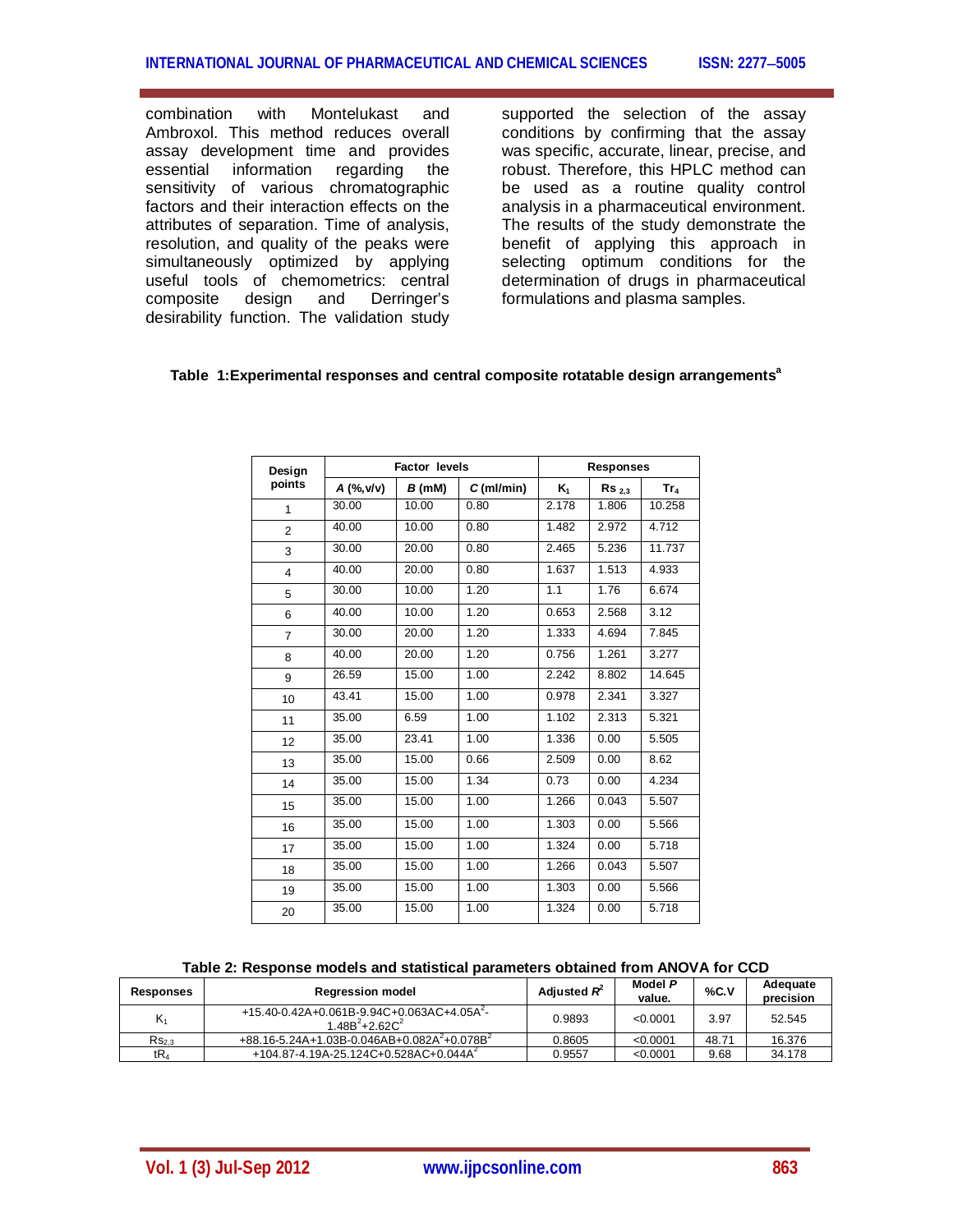| Table 3: Criteria for the optimization of individual responses |  |  |  |
|----------------------------------------------------------------|--|--|--|
|----------------------------------------------------------------|--|--|--|

|            | <b>Lower limit</b> | Upper limit | Criteria I         |            | <b>Criteria II</b> |            |
|------------|--------------------|-------------|--------------------|------------|--------------------|------------|
| Responses  |                    |             | Goal               | Importance | Goal               | Importance |
|            | 0.653              | 2.509       | $T$ arɑ $et = 1.5$ |            | Target $= 2$       |            |
| $Rs_{2.3}$ | 0.00               | 8.802       | Target $= 2$       |            | Target $= 2$       |            |
| tR4        | 3.12               | 14.645      | Minimize           |            | Minimize           |            |

#### **Table 4: The comparison of observed and predictive values of different objective functions under optimal conditions**

| <b>Optimum conditions</b> | $MeCN$ (%)                     | Buffer (Mm)        | Flow(ml/min) | $K_1$ | $\mathsf{Rs}_{2,3}$ | tR <sub>5</sub> |
|---------------------------|--------------------------------|--------------------|--------------|-------|---------------------|-----------------|
| I (For Formulations)      | Desirability Value (D) = 0.939 |                    |              |       |                     |                 |
|                           | 40.00                          | 11.39              | 0.81         |       |                     |                 |
|                           |                                | Experimental value |              |       |                     | 4.56            |
|                           | Predicted value                |                    |              |       | 2.00                | 4.61            |
| II (For Plasma)           | Desirability Value (D) = 0.815 |                    |              |       |                     |                 |
|                           | 32.70                          | 20.00              | 0.85         |       |                     |                 |
|                           | Experimental value             |                    |              | 2.02  | 2.02                | 8.66            |
|                           | Predicted value                |                    |              | 2.00  | 1.99                | 8.40            |
|                           | Average error                  |                    |              |       | 2.00                | 2.02            |



**Fig.1: The chemical structures of analytes and internal standard (IS)**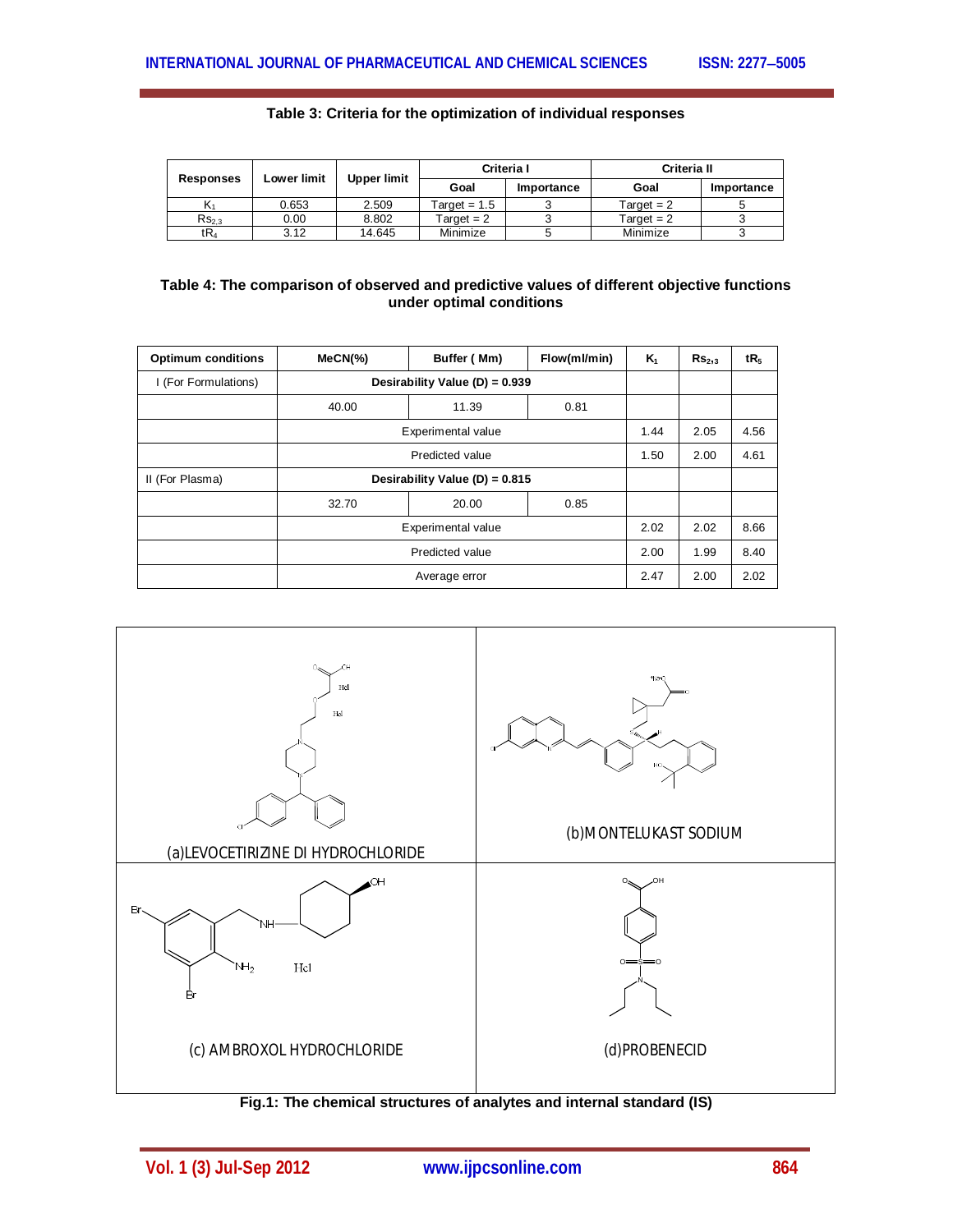

Deviation from Reference Point (Coded Units)

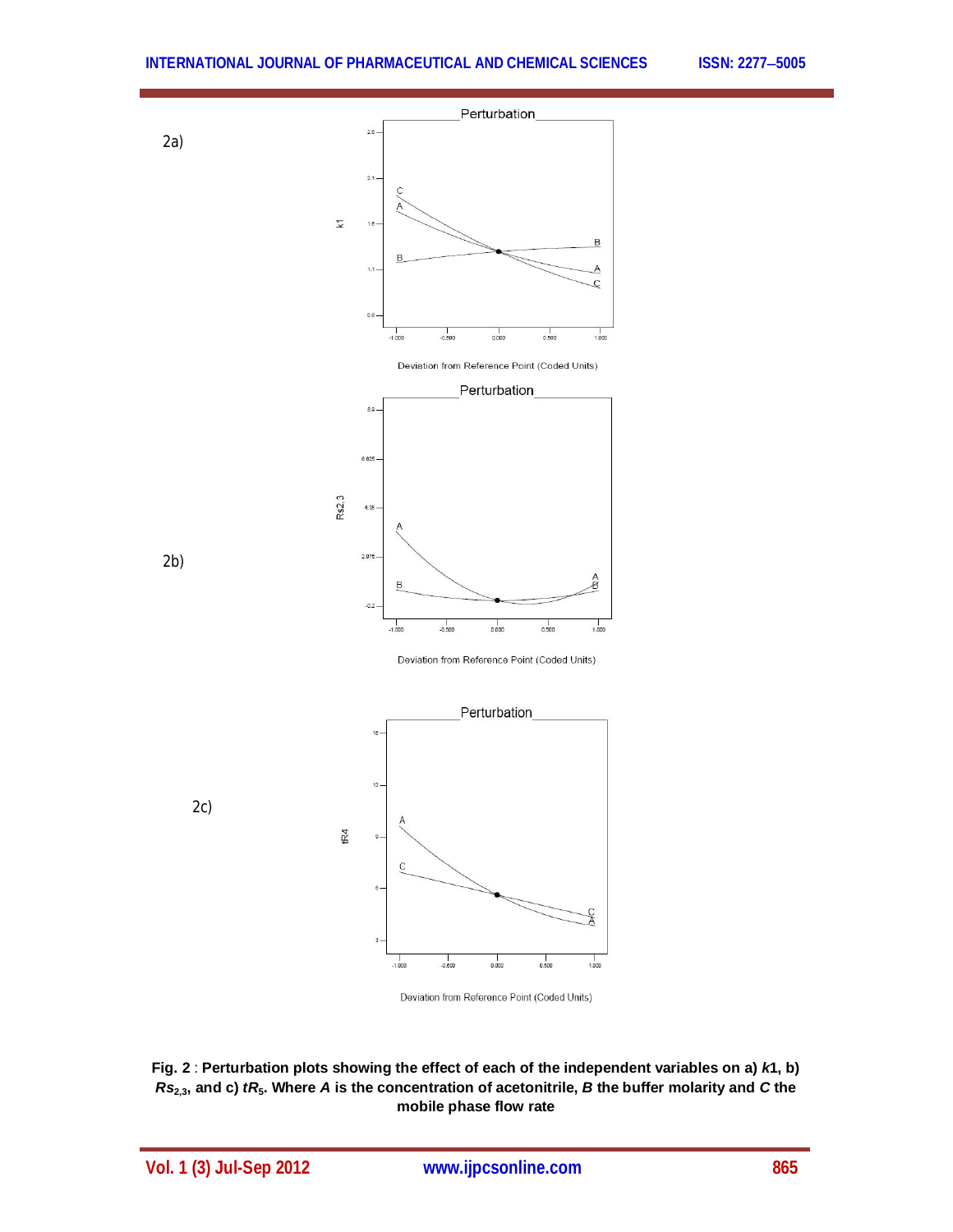

**Fig. 3: Response surfaces related to percentage acetonitrile concentration (***A***) and Flow rate (***C***): (a) capacity factor of the first peak (***k***1), (b) resolution of the critical pair (***Rs***2,3), and (***C***) retention time of the last peak (***tR4***)**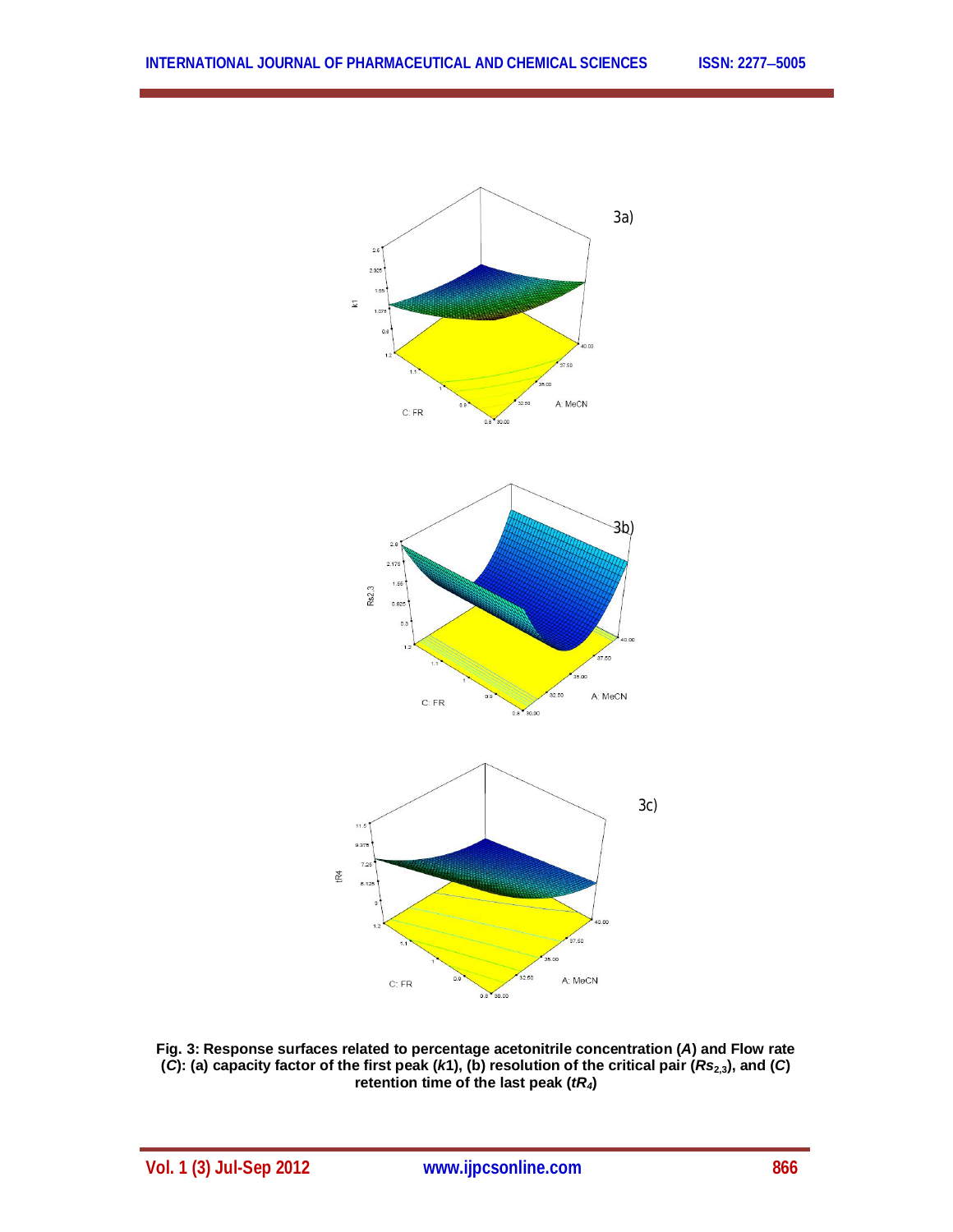





**Fig. 5: Chromatograms corresponding to (A) a placebo solution; (B) a synthetic mixture of PRO-IS (7.5 µg/ml), AMB(10.01 µg/ml), LCT(9.98 µg/ml) and MLS (9.96 µg/ml); (C) a real sample of Montair-LC tablets containing PRO-IS (2.5 µg/ml) , LCT (2.48 µg/ml), and MLS (4.96 µg/ml); (D) a real sample of Airitis plus capsules containing PRO-IS (2.49 µg/ml) , LCT (2.48 µg/ml), and AMB(37.5 µg/ml); under optimum assay conditions I for formulation. (E) a synthetic mixture of PRO-IS (7.5 µg/ml), AMB(9.98 µg/ml), LCT(9.96 µg/ml) and MLS (9.99 µg/ml) under optimum assay conditions II for plasma**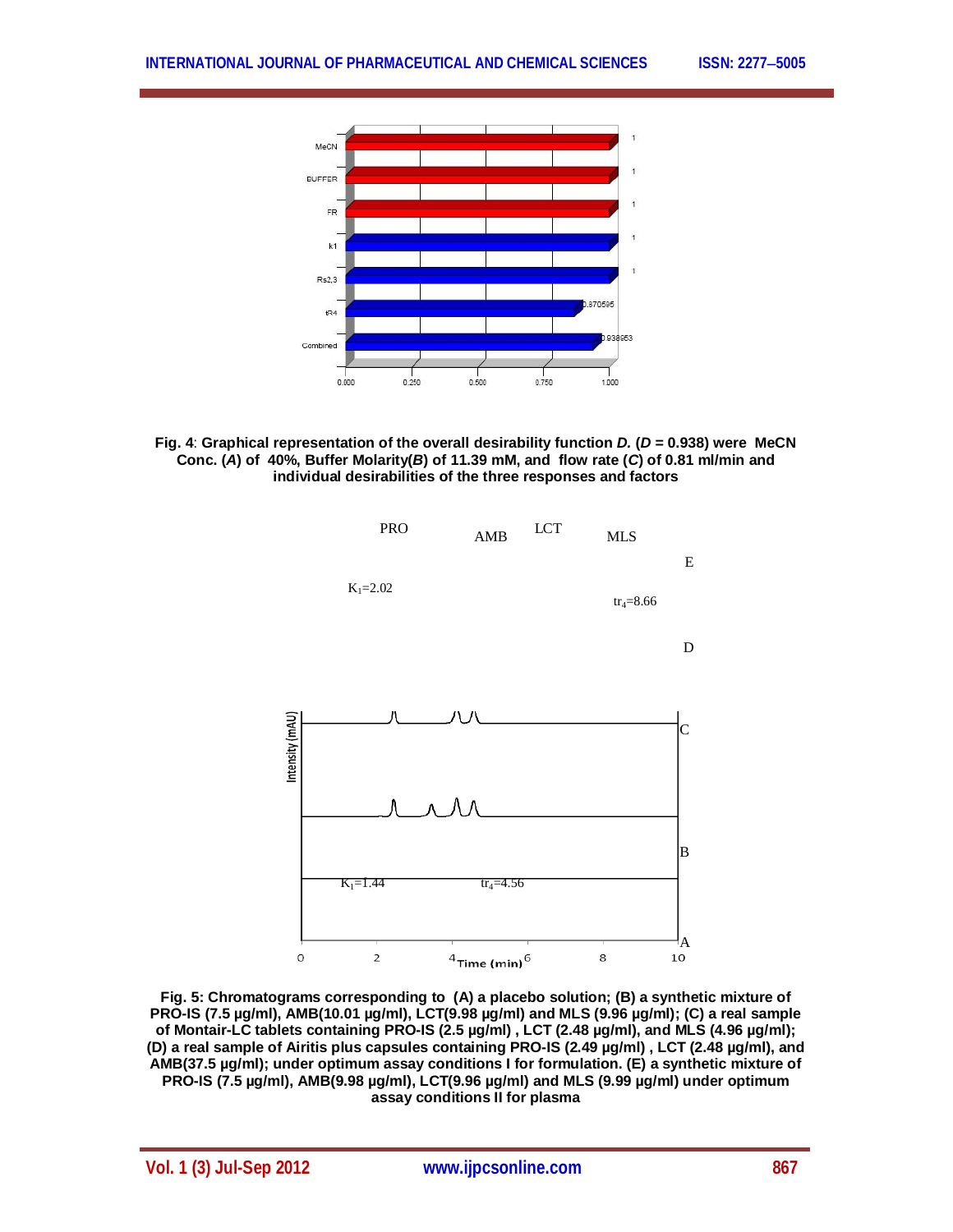## **REFERENCES**

- 1. Corren J. Allergic rhinitis and asthma: how important is the link?. J Allergy Clin Immunol. 1997;99:781-S786.
- 2. Crystal-Peters J, Neslusan C, Crown WH et al. Treating allergic rhinitis in patients with comorbid asthma: the risk of asthma-related hospitalizations and emergency department visits. J Allergy Clin Immunol. 2002;109:57-62.
- 3. National Institutes of Health, National Heart, Lung, and Blood Institute. Guidelines for the diagnosis and management of asthma. Expert Panel Report 2. NIH (Bethesda, US) Publication no. 97-4051. National Institutes of Health; 1997.
- 4. http://en.wikipedia.org/wiki/Levocet irizine (accessed on March 14, 2012)
- 5. Day JH, Ellis AK and Rafeiro E Levocetirizine: A new selective H1 receptorantagonist for use in allergic disorders. Drugs Today. 2004;40:415-421.
- 6. http://en.wikipedia.org/wiki/Montelu kast\_sodium (accessed on March 14, 2012).
- 7. Lipkowitz MA and Navarra T. The Encyclopedia of Allergies. (2nd ed.). New York: Facts on File. 2001.
- 8. Claesson HE and Dahlén SE. Asthma and leukotrienes: antileukotrienes as novel antiasthmatic drugs. J Inter Med. 1999;245:205-227.
- 9. Valacer DJ. New treatments for asthma: the role of leukotriene modifier agents. J Natl Med Assoc. 1999;91:26-39.
- 10. Nobata K, Fujimura M, Ishiura Y, Myou S and Nakao S. Ambroxol for the prevention of acute upper respiratory disease. Clin Exp Med. 2006;6:79-83.
- 11. Morita MR, Berton D, Boldin R, Barros FAP, Meurer EC et al. Determination of levocetirizine in human plasma by liquid chromatography–electrospray tandem mass spectrometry:

Application to a bioequivalence study. J Chromatogr B Analyt Technol Biomed Life Sci. 2008;862:132-139.

- 12. Arayne MS, Sultana N and Nawaz M. Simultaneous quantitation of cefpirome and cetirizine or levocetirizine in pharmaceutical formulations and human plasma by RP-HPLC. J Anal Chem. 2008;63:881-887.
- 13. Selvan PS, Gopinath R, Saravanan VS and Gopal N. Simultaneous Estimation of Levocetirizine, Ambroxol, Phenylpropanolamine and Paracetamol in Combined Dosage Forms by RP-HPLC Method. Asian J Chem. 2006;18:2591-2596.
- 14. Birajdar AS, Meyyanathan SN, Raja RB, Krishanaveni N and Suresh B. Simultaneous analysis of ambroxol HCl with cetirizine HCl and of ambroxol HCl with levocetirizine dihydrochloride in solid dosage forms by RP-HPLC. Acta Chromatographica. 2008;20:411- 421.
- 15. Alsarra IA. Development of a stability-indicating HPLC method for the determination of montelukast in tablets and human plasma and its applications to pharmacokinetic and stability studies. Saudi Pharm J. 2004;12:136-143.
- 16. Sane RT, Menezes A, Mote M, Moghe A and Gundi G. HPTLC determination of montelukast sodium in bulk drugs and pharmaceutical preparations. J Planar Chromatogr. 2004;17:75- 78.
- 17. Radhakrishna T, Narasaraju A, Ramakrishna M and Satyanarayana A. Simultaneous determination of montelukast and loratadine by HPLC and derivative spectrophotometric methods. J Pharm Biomed Anal. 2003;31:359- 368.
- 18. Ashokkumar S, Senthil Raja M and Perumal P. RP-HPLC Method Development and Validation for Simultaneous Estimation of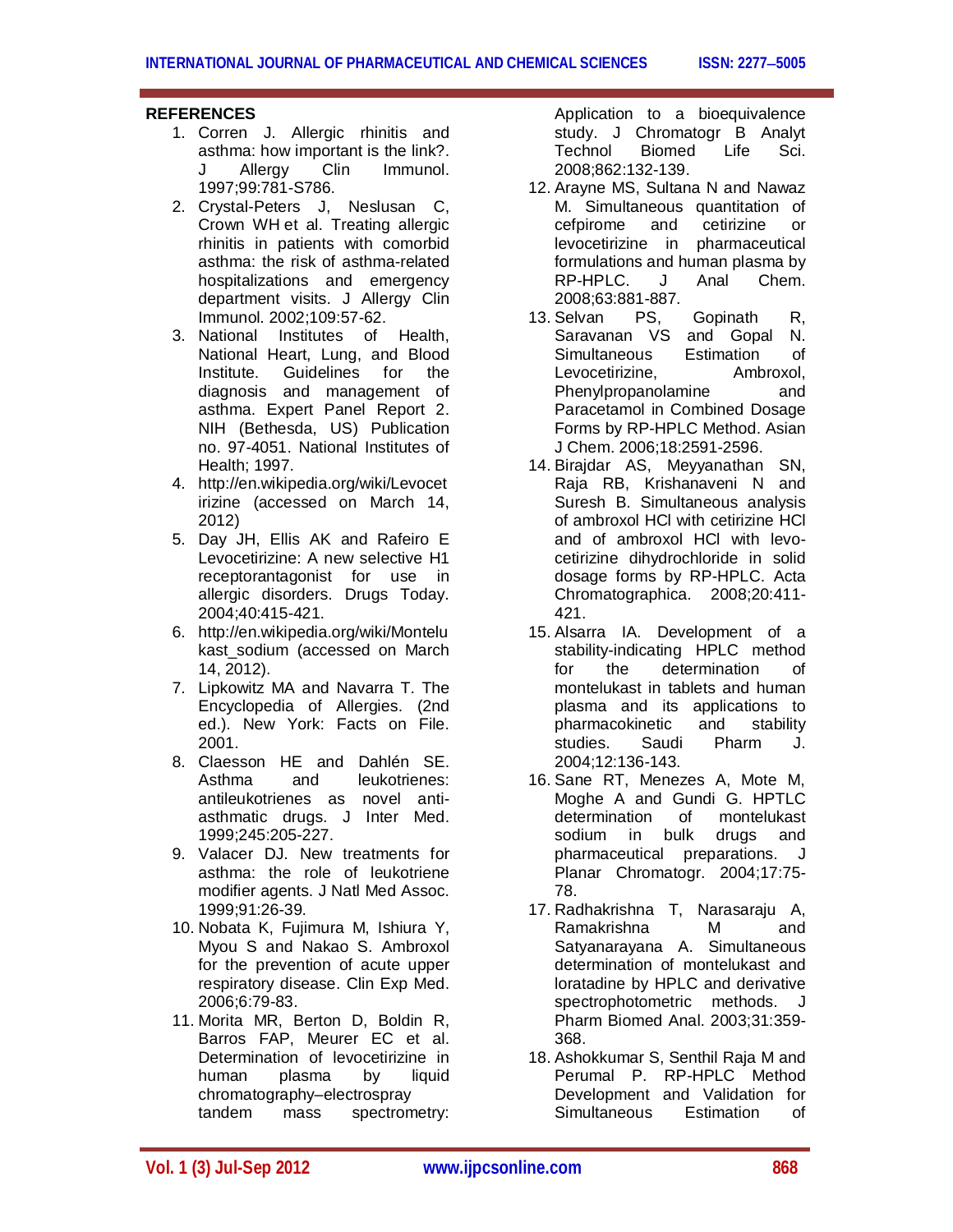Montelukast Sodium and levocetirizine Dihydrochloride.<br>
International iournal of International iournal of pharmaceutical research. 2009;1:8-12.

- 19. Smita Sharmaa MC, Sharma DV, Kohlib AD and Sharma C. Development and validation of tlcdensitometry method for simultaneous quantification of montelukast sodium and levocetirizine dihydrochloride pharmaceutical solid dosage form. Der Pharmacia Lettre. 2010;2:489- 494.
- 20. Atul S Rathore, Sathiyanarayana L and Mahadik KR. Development of validated HPLC and HPTLC methods for simultaneous determination of Levocetirizine dihydrochloride and Montelukast sodium in bulk drug and pharmaceutical dosage form. Pharmaceutical Analytica Acta. 2010;1:106.
- 21. Kamarapu SK, Vaijayanthi, Bahlul ZEA and Venisetty RK. Development of RP-HPLC method for the analysis of Levocetirizine. 2HCl and Ambroxol. HCl in combination and its application. 2010;3:893-896.
- 22. Lakshmana PS, Shirwaikar AA, Annie S, Kumar DC and Kumar AG. Simultaneous UV spectrophotometric estimation of ambroxol hydrochloride and Levocetirizine dihydrochloride. Ind J Pharm Sci. 2008;70:236-238.
- 23. Shahed M, Nanda R, Dehghan MH, Nasreen H and Feroz S. Simultaneous determination of gatifloxacin and Ambroxol hydrochloride from tablet dosage form using reversed-phase high performance liquid chromatography. Se Pu. 2008;26:358-361.
- 24. Qi M, Wang P, Cong R and Yang J. Simultaneous determination of roxithromycin and ambroxol hydrochloride in a new tablet formulation by liquid chromatography. J Pharm Biomed Anal. 2004;35:1287-1291.
- 25. Arayne MS, Sultana N and Nawaz M. Simultaneous Quantification of Cefpirome and Cetirizine or Levocetirizine in Pharmaceutical Formulations and Human Plasma by RPHPLC. J of Anal chem. 2008;63:881-887.
- 26. Morita MR, Berton D, Boldin R, Barros FA, Meurer E, Amarante AR, Campos DR, Calafatti SA, Pereira R, Abib E Jr and Pedrazolli J Jr. Determination of Levocetirizine in human plasma by liquid chromatographyelectrospray tandem mass spectrometry: application to a bioequivalence study. J Chromatogr B Analyt Technol Biomed Life Sci. 2008;862:132- 139.
- 27. Sree janardhanan V, Manavalan R and Vlliappan K. HPLC method for the simultaneous determination of proto pump inhibitors with domperidone in human plasma employing response surface design. International Journal of Pharmacy and Pharmaceutical Sciences. 2012;4(1):309-317.
- 28. Senthil kumar T, Solairaj P and Thangathirupathi A. Analytical method development and validation of donepezil hydrochloride tablets by RP-HPLC. International Journal of Pharmacy and Pharmaceutical Sciences. 2011;3(3):62-65.
- 29. Lews JA, Snyder LR and Dolan JW. Initial experiments in highperformance liquid chromatographic method development II. Recommended approach and conditions for isocratic separation. Journal of Chromatography A. 1996;721(1):15-29.
- 30. Valliappan K, Kannan K, Manavalan R and Muralidharan C. Application of chemometrics in chromatography. Indian J Chem. 2002;41(A)**:**7
- 31. Myers RH and Montgomery D. Response Surface Methodology. John Wiley & Sons Inc., New York. 1995.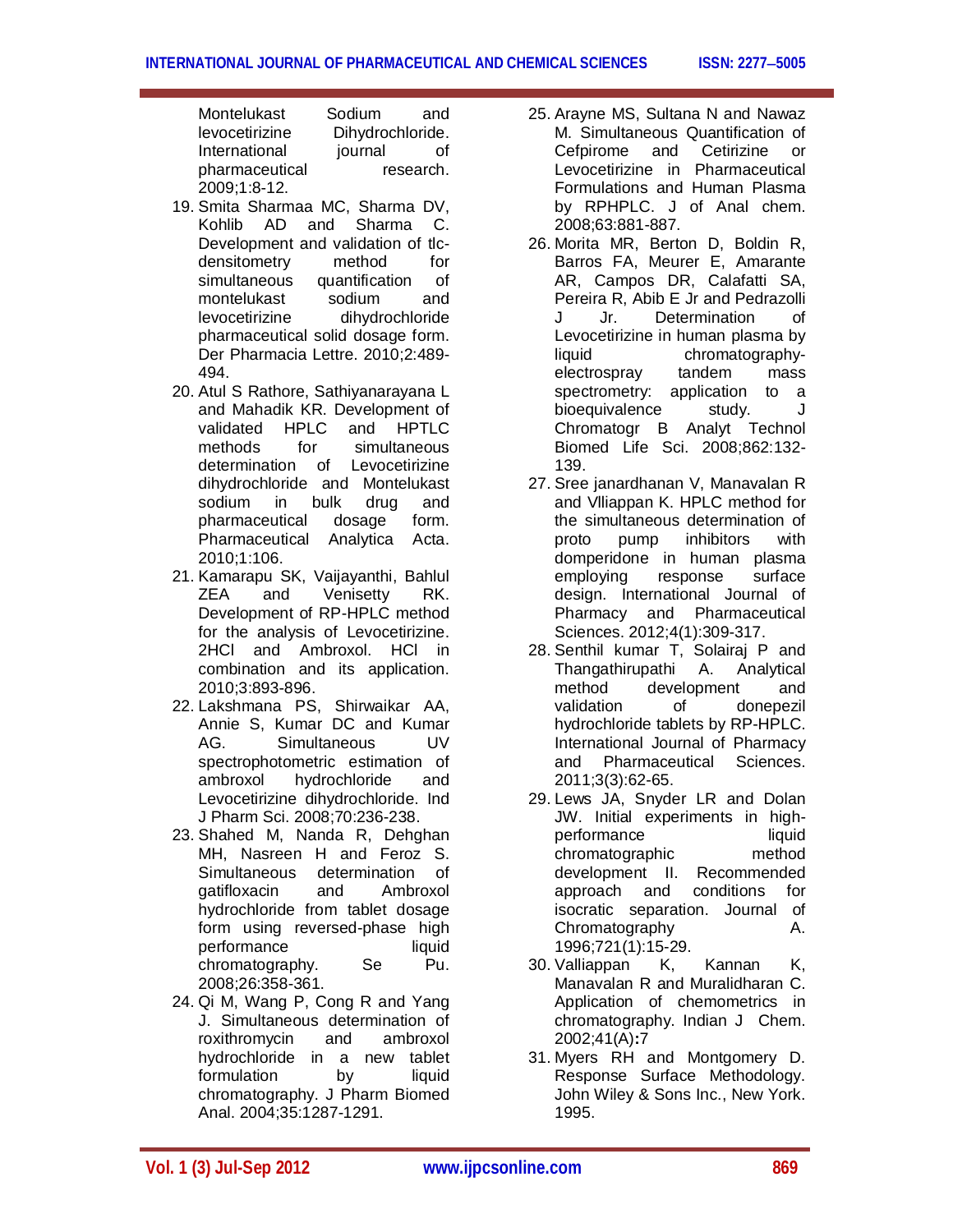- 32. Sivakumar T, Manavalan R and Valliappan K. Global optimization using Derringer's desirability function: enantioselective determination of ketoprofen in formulations and in biological matrices. Acta Chromatographica. 2007;19:29-47.
- 33. Sivakumar T, Manavalan R, Muralidharan C and Valliappan K. Multi-criteria decision making approach and experimental design as chemometric tools to optimize HPLC separation of domperidone and pantoprazole. Journal of Pharmaceutical and Biomedical Analysis. 2007;43(5):1842–1848.
- 34. Thanikachalam Sivakumar, Rajappan Manavalan, Chandrashekaran Muralidharan and Kannappan Valliappan. An improved HPLC method with the aid of a chemometric protocol: simultaneous analysis of amlodipine and atorvastatin in pharmaceutical formulations. Journal of Separation Sciences. 2007;30(18):3143-3153.
- 35. Sivakumar Thanikachalam, Manavalan Rajappan and Valliappan Kannappan. Stability-Indicating HPLC Method for Simultaneous Determination of Pantoprazole and Domperidone from their Combination Drug Product. Journal of Chromatographia. 2008;67(1- 2):41-47.
- 36. Harrington EC. The desirability function. Ind Qual Control. 1965;21(10):494–498.
- 37. Derringer G and Suich R. Simultaneous optimization of several response variables. Journal of Qual Technol. 1980;12(4):214–219.
- 38. Proceedings of the International Conference on Harmonization (ICH), Q2A: Text on Validation of Analytical Procedures: Definitions and Terminology, US FDA Federal Register. 1995.
- 39. Proceedings of the International<br>Conference on Harmonization Conference on (ICH), Q2B: Validation of Analytical

Procedures: Methodology, US FDA Federal Register.1997.

- 40. Crowther JB, Ahuja S and Scypinski S. (Eds.), Handbook of Modern Pharmaceutical Analysis, Academic Press, New York. 2001.
- 41. Ting HT, Abou-El-Hossein KA and Chua HB, J Scientific & Industrial Research. 2009;68:11 .
- 42. Wang Y, Harrison M and Clark BJ. Experimental design for a basic mixture on a fluorinated packing. The effect of composition of the mobile phase. Journal of Chromatography A. 2006;1105(1- 2):77–86.
- 43. Parajo JC, Alonso JL, Lage MA and Vazquez D. Empirical modeling of eucalyptus wood processing. Bioprocess Engineering. 1992;8:129 –136.
- 44. Lundstedt T, Seifert E, Abramo L, Thelin B, Nystrom A, Pettersen J and Bergman R. Design and optimization. Chemom Intell Lab System. 1998;42(1-2):3–40.
- 45. Beg Q, Sahai V and Gupta R. Statistical media optimization and alkaline protease production from Bacillus mojavensis in a bioreactor. Process Biochemistry. 2003;39(2):203–209.
- 46. Choisnard L, Bigan M, Blondeau D, Dhulster P, Leman B and Guillochon D. Application of the method to the study of a processing of unshrinkableness of wool fibres. J Appl Polym Sci. 2003;89:2
- 47. Wai-Bun Lui B and Peng. Composition optimization of extruded starch using response surface methodology. J Packag Technol Sci. 2004;17**:**6.
- 48. Barmpalexis P, Kanaze FI and Georgarakis E. Developing and optimizing a validated isocratic reversed phase HPLC separation of nimodipine and impurities in tablets using experimental design methodology. J Pharm and Biomed Anal. 2009;49:5.
- 49. Danzer K and Currie LA. Guidelines for Calibration in Analytical Chemistry Part 1: